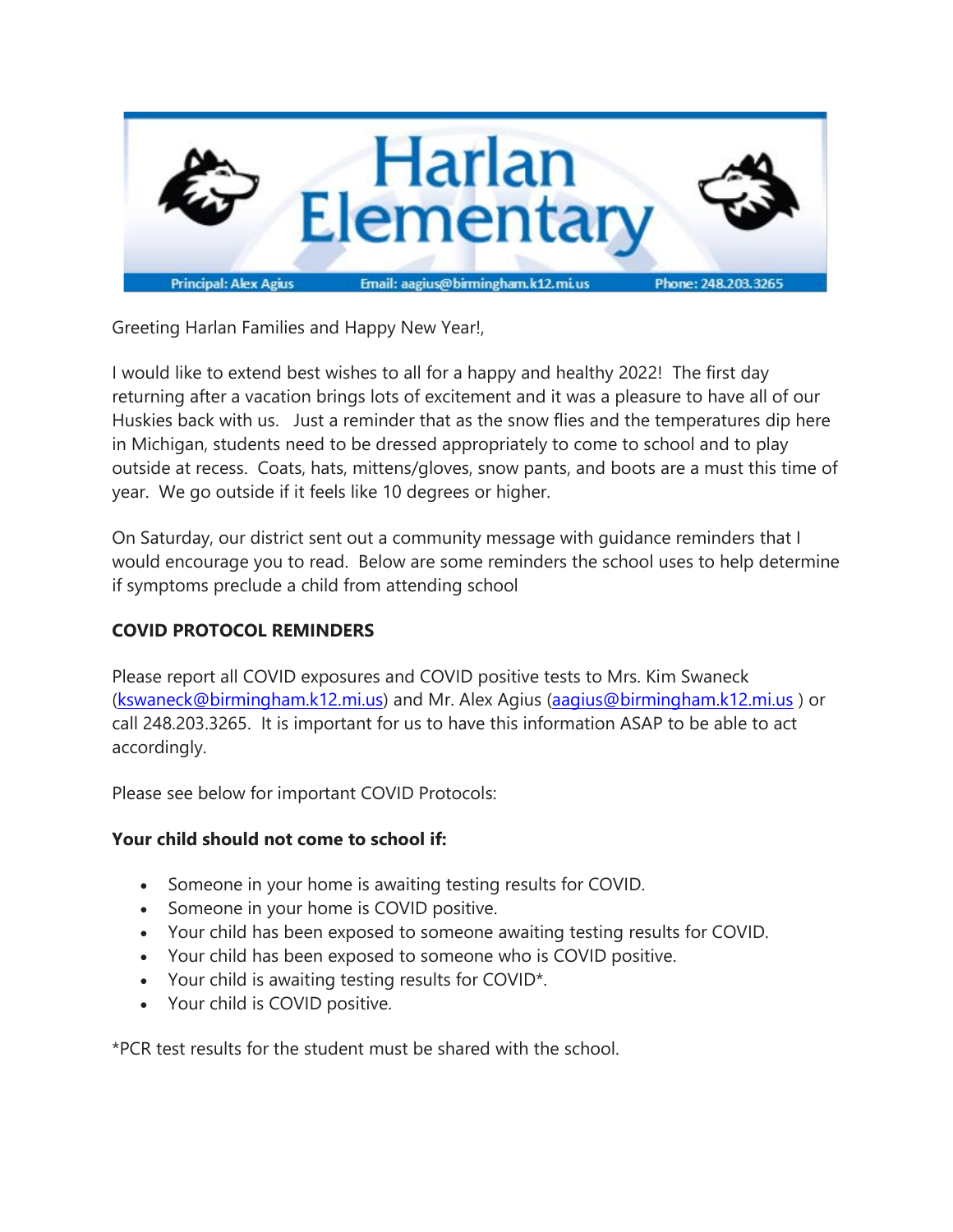Students experiencing **ONE** or more of the following symptoms unrelated to a known preexisting condition (e.g. asthma, allergies) should consult their pediatrician for guidance. Please provide a note from the pediatrician if they are not recommending testing or quarantine.

- New cough
- Shortness of breath
- Difficulty breathing
- New loss of taste or smell

Students experiencing **TWO** or more of the following symptoms unrelated to a known preexisting condition (e.g. asthma, allergies) should consult their pediatrician for guidance. Please provide a note from the pediatrician if they are not recommending testing or quarantine.

- Fever\* (100.4 degrees or higher) required to be symptom free for 24 hours, without fever reducing medication, to return to school.
- Chills (rigors)
- Muscle aches (myalgias)
- Headache
- Sore throat
- Fatigue
- Diarrhea\* (2x in 24 hours) required to be symptom free for 24 hours to return to school.
- Nausea or vomiting\* (2x in 24 hours) required to be symptom free for 24 hours to return the school.
- Congestion or runny nose

\*For general wellness, students who are experiencing fever, diarrhea and/or vomiting must be symptom free for 24 hours before returning to schools.

## **Student with a Positive COVID test:**

Students who test positive for COVID will be required to quarantine for 10 days and return on the 11th day. Day zero is the onset of symptoms. If asymptomatic, day zero is the day they tested which resulted in a positive result.

# **Students who are exposed will have three options:**

• Students who are exposed to someone COVID positive will be required to quarantine for 10 days and return on the 11th day. Day zero is the last day the student was exposed to a positive COVID person.